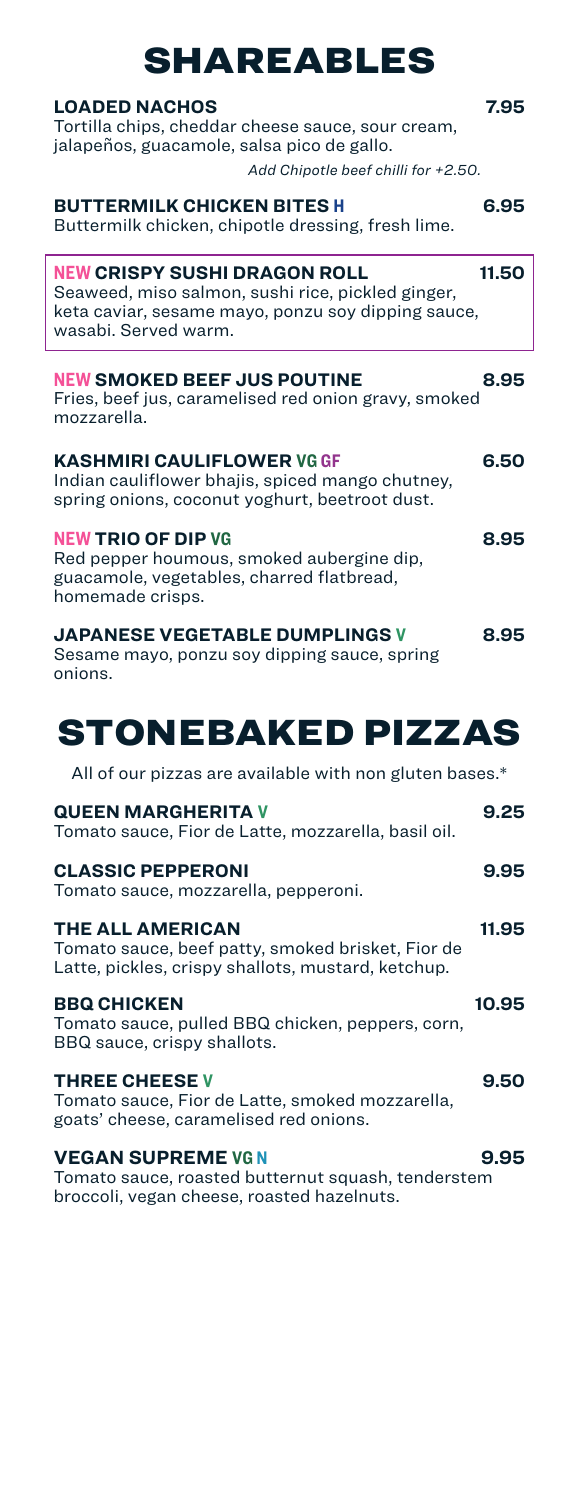# HANDHELDS

All burgers are served with our signature rosemary spiced fries.

#### **THE OG CHEESEBURGER H 12.50**

Chuck & short-rib patty, Applewood smoked cheddar cheese, iceberg lettuce, pickles, tomatoes, onion, mayo, brioche bun.

### **BUTTERMILK FRIED CHICKEN BURGER H 11.50**

Buttermilk marinated chicken, iceberg lettuce, chipotle mayo, brioche bun.

### **KATSU CHICKEN BURGER 11.95**

Buttermilk chicken, iceberg lettuce, mayo, pickled rainbow slaw, katsu curry sauce, brioche bun.

### **PLANT POWER BURGER VG 12.50**

Moving Mountains® meat-free patty, vegan smoked Gouda, iceberg lettuce, sriracha coconut yoghurt, avocado, crispy shallots, pickles, vegan brioche bun.

## **ADD A TOPPING**

American burger cheese **GF** +1.50 Applewood smoked cheddar cheese **GF** +1.50 Bone marrow butter **GF** +2 Chipotle beef chilli **GF** +2.50

# FROM THE GRILL

A selection of our favourite cuts, delicately flavoured and chargrilled to perfection.

#### **BAVETTE STEAK GF 10.50**

Chimichurri, bavette steak, grilled peppers.

#### **MEDITERRANEAN LAMB SKEWER H 9.95**

Spiced lamb koftas, chipotle mayo, pickled rainbow slaw, feta, harissa, olives, flatbread.

#### **RUM & MAPLE GLAZED CHICKEN SKEWER 9.95**

Rum & maple marinated chicken thighs, pineapple salsa, crispy shallots, flatbread.

### **OPEN STEAK SANDWICH 15.95**

Flat-iron steak, grilled ciabatta, watercress, horseradish mayo, roasted tomatoes, caramelised red onions, crispy shallots, rosemary spiced fries.

## SIMPLY THE BEST

We make sure that all of our ingredients are responsibly sourced as locally as possible. It means they're fresher and better for the environment. Win, win.